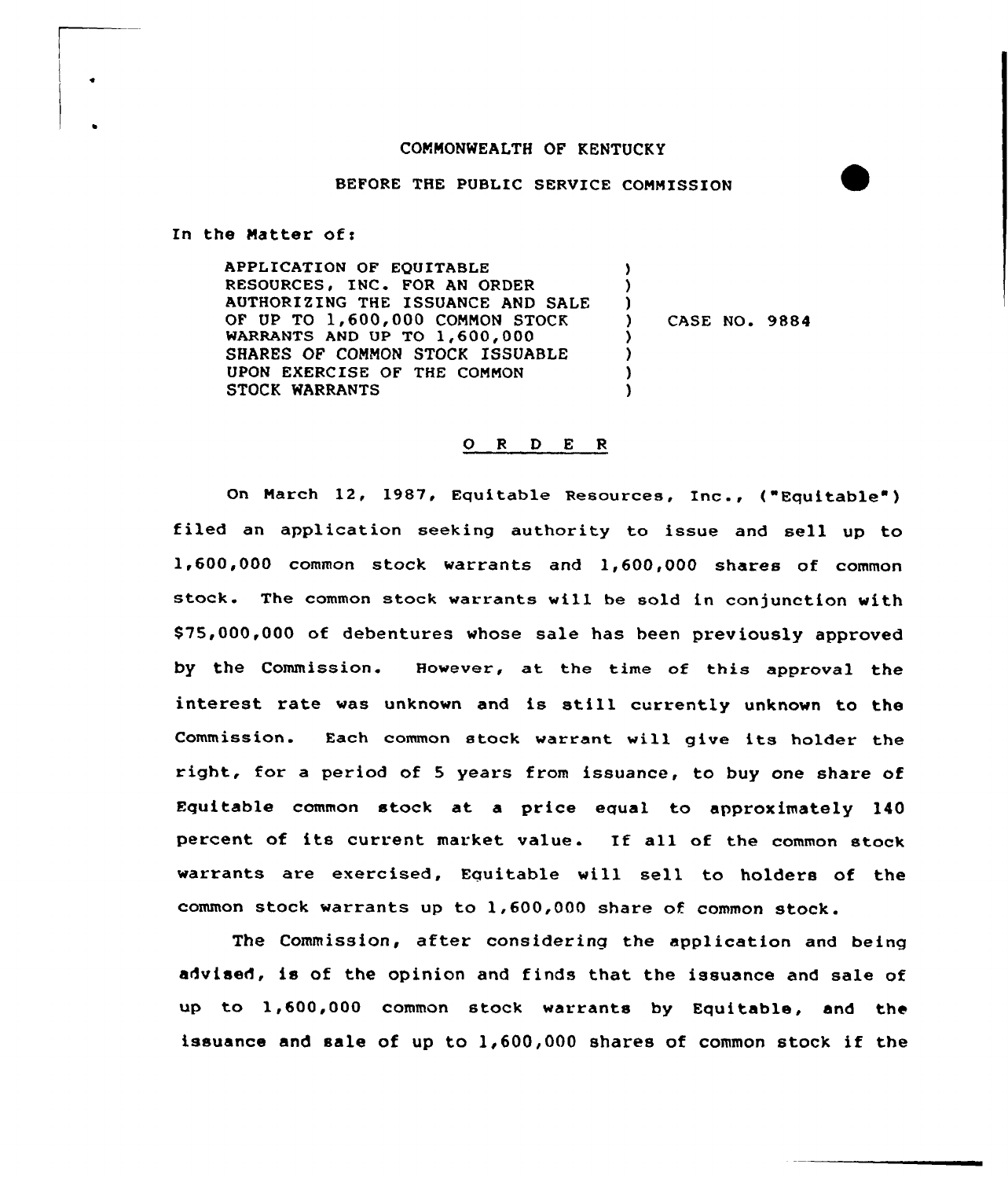common stock warrants are exercised are for lavful objects vithin the corporate purposes of Equitable, are necessary and appropriate for and consistent with the proper performance by Equitable of its service to the public and vill not impair its ability to perform that service and are reasonably necessary and appropriate for such purposes.

IT IS THEREFORE ORDERED that:

l. Equitable be and it hereby is authorized to issue and sell up to 1,600,000 common stock warrants and up to 1,600,000 shares of common stock upon exercise of the common stock warrants.

2. Equitable shall file <sup>a</sup> Statement of Interest, outlining the terms and interest rates of the debentures.

3. Fquitable shall provide the Commission with <sup>a</sup> copy of the form of the Registration Statement on Form S-3 filed with the Securities and Exchange Commission, the warrant certificate proposed to be issued, as well as a copy of the actual statement of expenses incurred in the offering.

4, The proceeds from the securities authorized herein shall be used only for lawful purposes as set out in the application.

Nothing contained herein shall be construed as a finding of value for any purpose or as a warranty on the part of the Commonwealth of Kentucky or any agency thereof as to the securities authorized herein.

 $-2-$